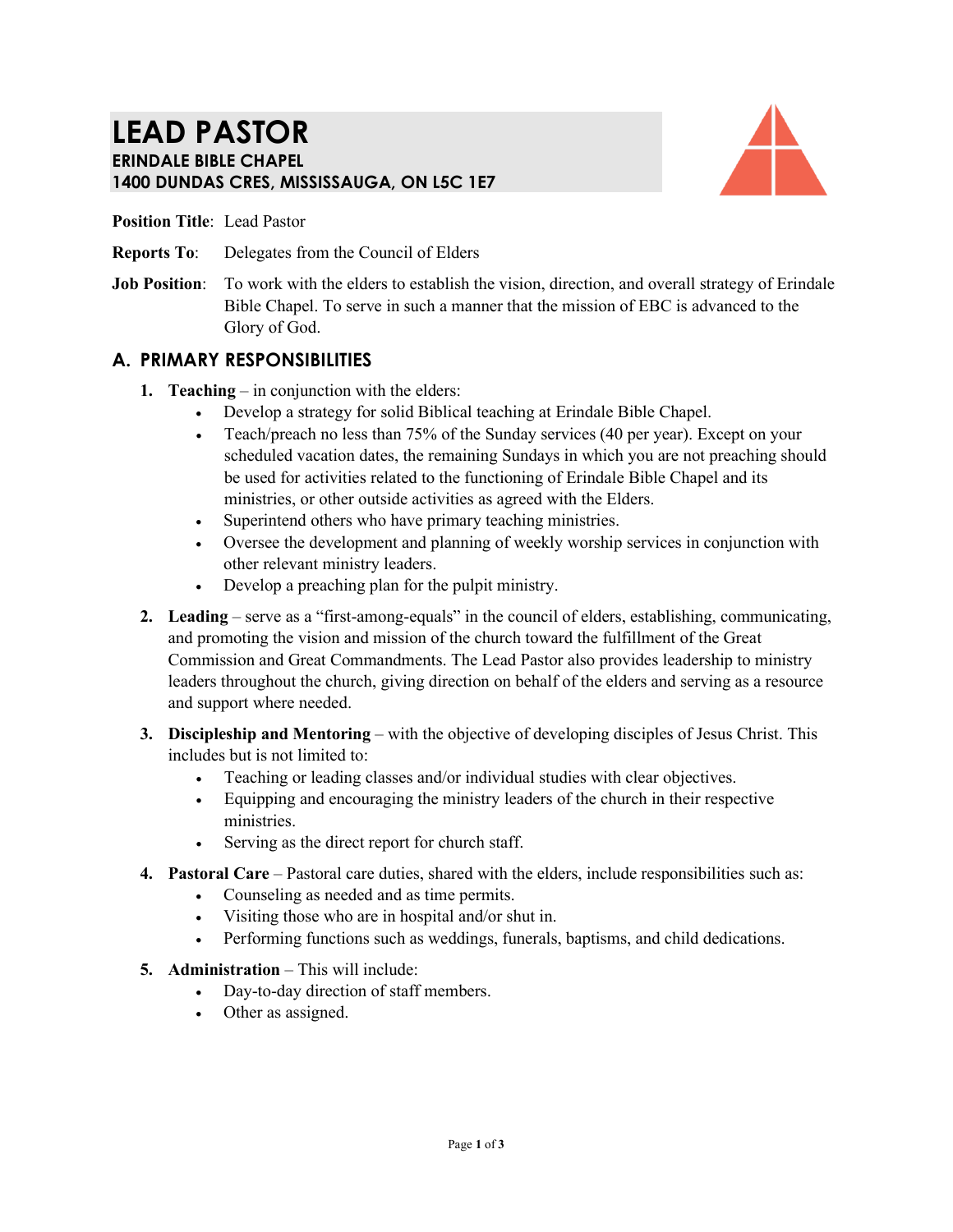# **B. QUALIFICATIONS AND EDUCATION REQUIREMENTS**

- A man whose doctrine, conduct and life are above reproach, exemplary, and consistent with the biblical qualifications for a elder/pastor (1 Timothy 3:1-7; Titus 1:5-9).
- Committed to the authority of the Bible as the Word of God and its central role in the discipleship of believers.
- Exemplary family relationships. (1 Timothy 3:2, 4; Titus 1:6).
- Strong gifting and ability in the area of preaching and teaching (1 Timothy 3:2; 2 Timothy 4:2).
- Must have a clear commitment to the local church and a track record of being a faithful shepherd to others. (1 Peter 5:1-4).
- Must possess the appropriate training, education, skills, and experience to assume a senior pastoral leadership role in the local church. Candidates who have achieved a master's level of theological training are preferred (M.Div. or equivalent). Has ministry experience of between 5- 10 years.
- Aligned with the goals of the Christian Church (Ephesians 4:11-16).
- Exceptional interpersonal skills and able to work in a team setting.
- Good organizational skills.
- Have strong verbal and written communication skills.
- Must be a self-starter, having initiative, a teachable spirit, as well as a passion for serving Christ by serving others.
- Agree with the Erindale Bible Chapel Statement of Faith and Practices and meet the qualifications of an elder as spelled out in the Statement of Faith and Practices.
- Holds to a complementarian view of church leadership.

# **C. REPORTING RELATIONSHIPS**

## **1. Elders**

In a ministry context the Lead Pastor is a member of the Council of Elders (after the 3-month waiting period, as spelled out in the Statement of Faith and Practices), but not the chairman and works collaboratively with the Elders to develop the vision, goals, and policies of the church. As a member of the Council of Elders he regularly shares his life and ministry with the elders just as they do with each other.

## **2. Deacons & Ministry Leaders**

The Lead Pastor oversees deacons and ministry leaders as assigned.

## **3. Pastor of Family Ministries**

The Pastor of Family Ministries reports to the Lead Pastor. The Pastor of Family Ministries is responsible to lead, develop and direct all aspects of the ministry to children and youth (ages 0-18), and to the parents and/or guardians at Erindale Bible Chapel (EBC). This includes the recruitment and training of personnel and the oversight of all ministries pertaining to children, youth, and their families. In addition, the Associate Pastor helps with Sunday teaching and maximizing congregational participation.